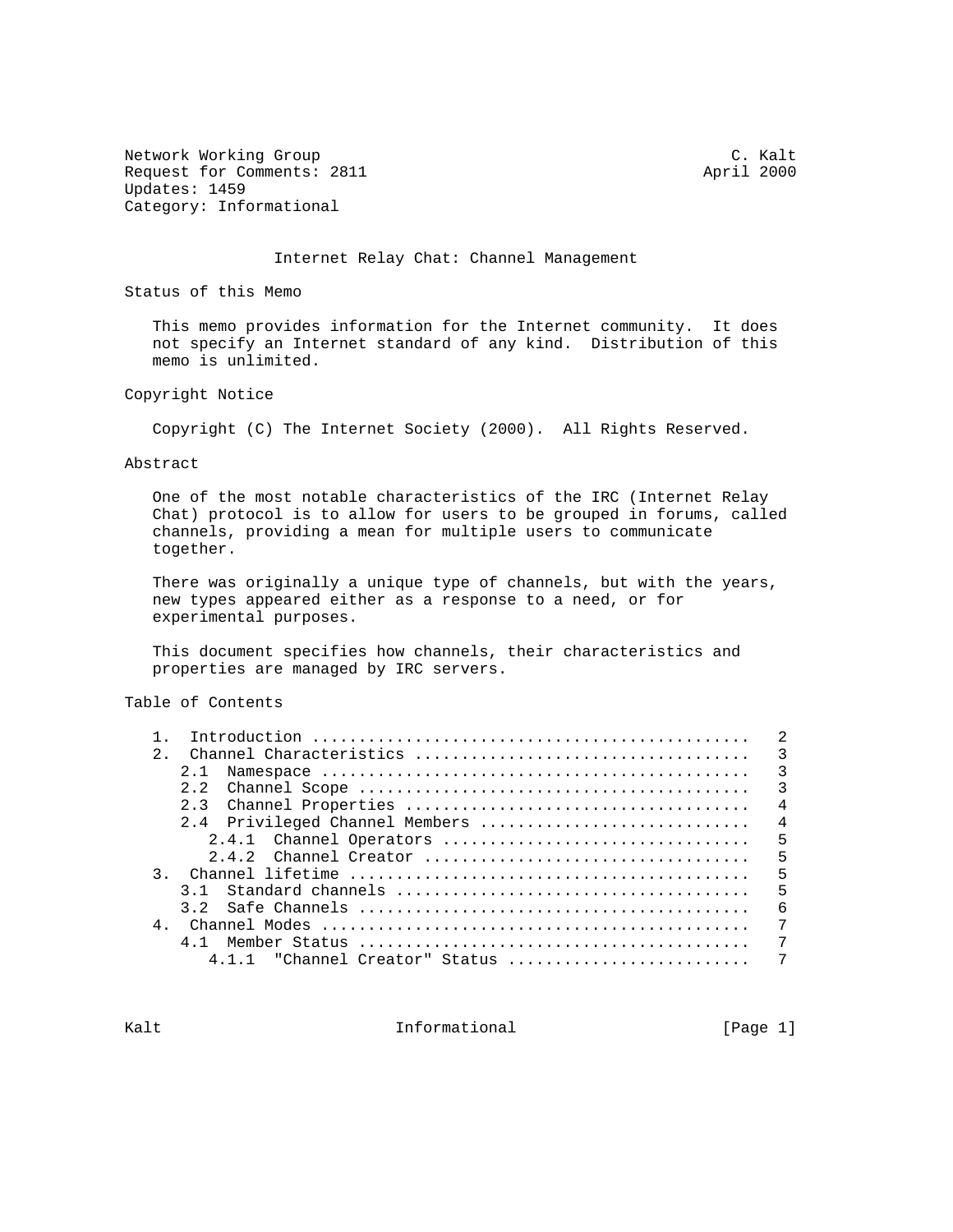| 4.1.2<br>Channel Operator Status                            | 8  |
|-------------------------------------------------------------|----|
| 4.1.3                                                       | 8  |
| 4.2                                                         | 8  |
| 4.2.1                                                       | 8  |
| 4.2.2<br>Invite Only Flag                                   | 8  |
| 4.2.3<br>Moderated Channel Flag                             | 9  |
| No Messages To Channel From Clients On The Outside<br>4.2.4 | 9  |
| 4.2.5                                                       | 9  |
| Private and Secret Channels<br>4.2.6                        | 9  |
| 4.2.7<br>Server Reop Flag                                   | 10 |
| 4.2.8                                                       | 10 |
| 4.2.9                                                       | 10 |
| 4.2.10                                                      | 10 |
| 4.3 Channel Access Control                                  | 10 |
| 4.3.1<br>Channel Ban and Exception                          | 11 |
| 4.3.2<br>Channel Invitation                                 | 11 |
| 5.                                                          | 11 |
| Tracking Recently Used Channels<br>5.1                      | 11 |
| 5.2                                                         | 12 |
| Channel Identifier<br>5.2.1                                 | 12 |
| 5.2.2                                                       | 12 |
| 5.2.3                                                       | 13 |
| 5.2.4<br>Preserving Sanity In The Name Space                | 13 |
| 5.2.5<br>Server Reop Mechanism                              | 13 |
| б.                                                          | 14 |
| 6.1                                                         | 14 |
| 6.1.1                                                       | 14 |
| 6.1.2                                                       | 15 |
| Mode Propagation Delays<br>6.2                              | 15 |
| 6.3<br>Collisions And Channel Modes                         | 15 |
| 6.4                                                         | 16 |
| 7.                                                          | 16 |
| 7.1                                                         | 16 |
| 7.2                                                         | 16 |
|                                                             | 17 |
| 8.<br>Current support and availability                      | 17 |
| 9.                                                          | 17 |
|                                                             | 18 |
|                                                             | 18 |
|                                                             | 19 |

# 1. Introduction

 This document defines in detail on how channels are managed by the IRC servers and will be mostly useful to people working on implementing an IRC server.

Kalt **Informational Informational** [Page 2]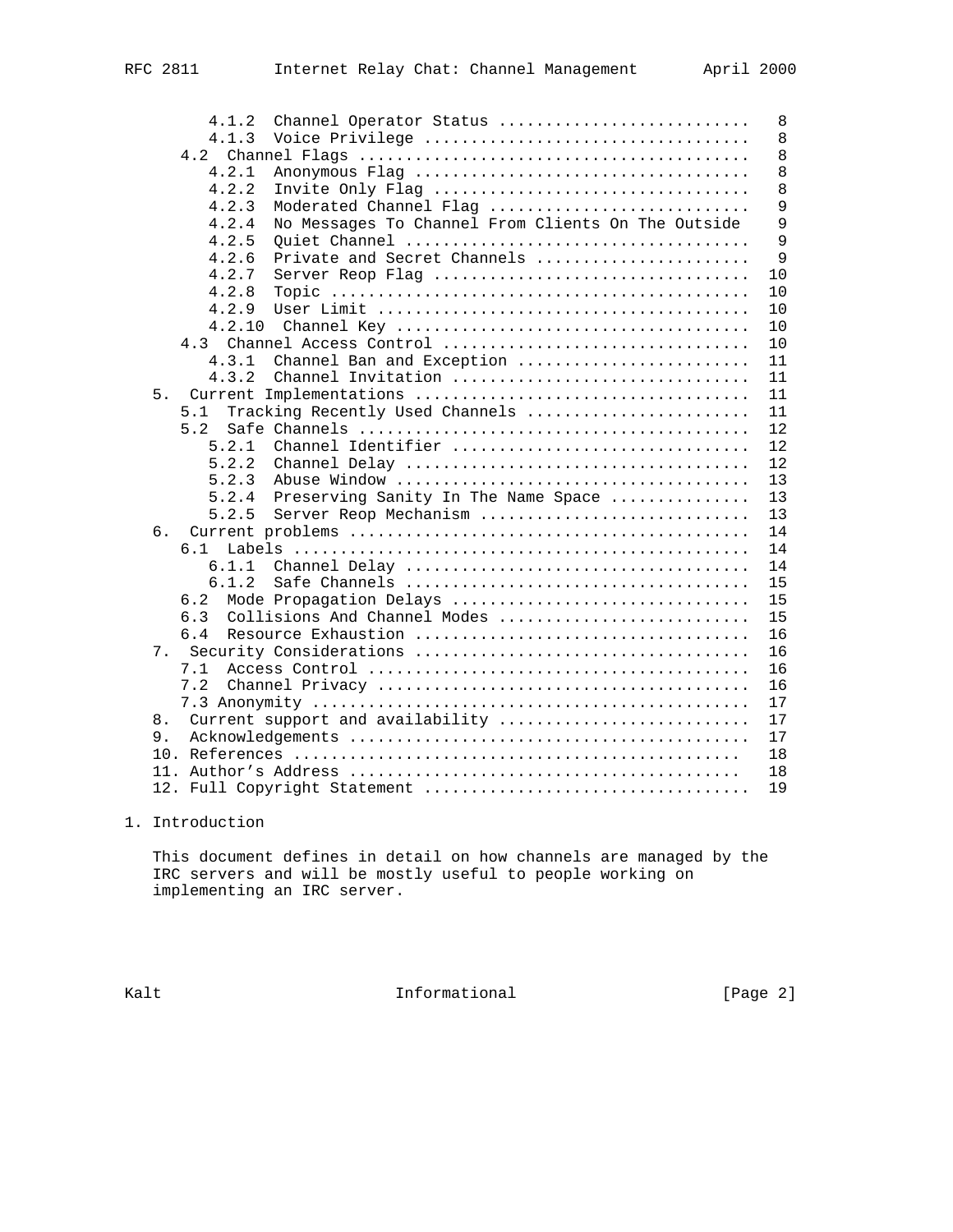While the concepts defined here are an important part of IRC, they remain non essential for implementing clients. While the trend seems to be towards more and more complex and "intelligent" clients which are able to take advantage of knowing the internal workings of channels to provide the users with a more friendly interface, simple clients can be implemented without reading this document.

 Many of the concepts defined here were designed with the IRC architecture [IRC-ARCH] in mind and mostly make sense in this context. However, many others could be applied to other architectures in order to provide forums for a conferencing system.

 Finally, it is to be noted that IRC users may find some of the following sections of interest, in particular sections 2 (Channel Characteristics) and 4 (Channel Modes).

2. Channel Characteristics

 A channel is a named group of one or more users which will all receive messages addressed to that channel. A channel is characterized by its name, properties and current members.

2.1 Namespace

 Channels names are strings (beginning with a '&', '#', '+' or '!' character) of length up to fifty (50) characters. Channel names are case insensitive.

 Apart from the the requirement that the first character being either '&', '#', '+' or '!' (hereafter called "channel prefix"). The only restriction on a channel name is that it SHALL NOT contain any spaces (' '), a control G (^G or ASCII 7), a comma (',' which is used as a list item separator by the protocol). Also, a colon (':') is used as a delimiter for the channel mask. The exact syntax of a channel name is defined in "IRC Server Protocol" [IRC-SERVER].

 The use of different prefixes effectively creates four (4) distinct namespaces for channel names. This is important because of the protocol limitations regarding namespaces (in general). See section 6.1 (Labels) for more details on these limitations.

## 2.2 Channel Scope

 A channel entity is known by one or more servers on the IRC network. A user can only become member of a channel known by the server to which the user is directly connected. The list of servers which know

Kalt **Informational** Informational [Page 3]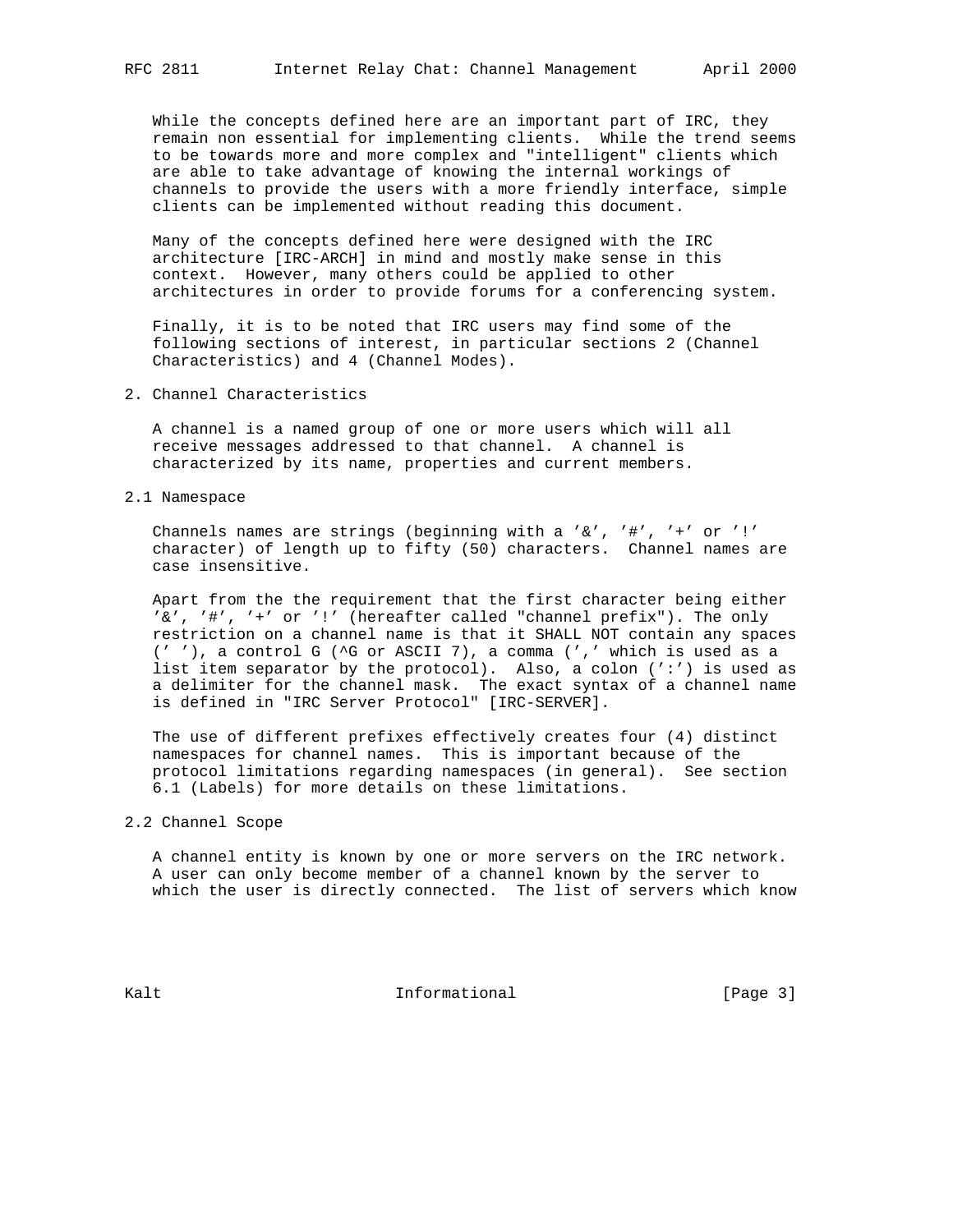of the existence of a particular channel MUST be a contiguous part of the IRC network, in order for the messages addressed to the channel to be sent to all the channel members.

Channels with  $'$  &' as prefix are local to the server where they are created.

 Other channels are known to one (1) or more servers that are connected to the network, depending on the channel mask:

 If there is no channel mask, then the channel is known to all the servers.

 If there is a channel mask, then the channel MUST only be known to servers which has a local user on the channel, and to its neighbours if the mask matches both the local and neighbouring server names. Since other servers have absolutely no knowledge of the existence of such a channel, the area formed by the servers having a name matching the mask has to be contiguous for the channel to be known by all these servers. Channel masks are best used in conjunction with server hostmasking [IRC-SERVER].

### 2.3 Channel Properties

 Each channel has its own properties, which are defined by channel modes. Channel modes can be manipulated by the channel members. The modes affect the way servers manage the channels.

 Channels with '+' as prefix do not support channel modes. This means that all the modes are unset, with the exception of the 't' channel flag which is set.

#### 2.4 Privileged Channel Members

 In order for the channel members to keep some control over a channel, and some kind of sanity, some channel members are privileged. Only these members are allowed to perform the following actions on the channel:

|      | INVITE - Invite a client to an invite-only channel (mode $+i$ )      |
|------|----------------------------------------------------------------------|
| KICK | - Eject a client from the channel                                    |
| MODE | - Change the channel's mode, as well as                              |
|      | members' privileges                                                  |
|      | PRIVMSG - Sending messages to the channel (mode $+n$ , $+m$ , $+v$ ) |
|      | TOPIC - Change the channel topic in a mode +t channel                |

Kalt **Informational** Informational [Page 4]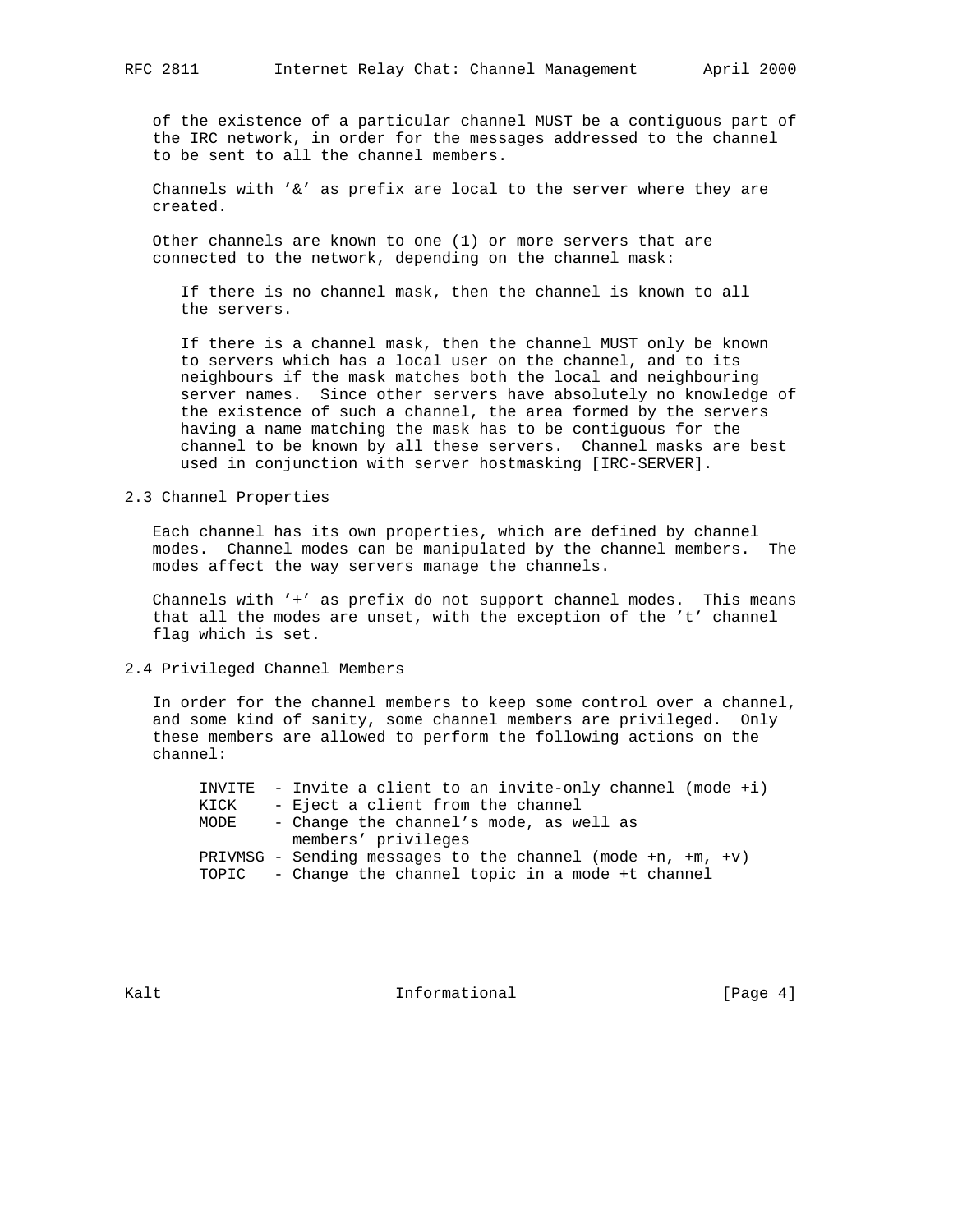#### 2.4.1 Channel Operators

 The channel operators (also referred to as a "chop" or "chanop") on a given channel are considered to 'own' that channel. Ownership of a channel is shared among channel operators.

 Channel operators are identified by the '@' symbol next to their nickname whenever it is associated with a channel (i.e., replies to the NAMES, WHO and WHOIS commands).

 Since channels starting with the character '+' as prefix do not support channel modes, no member can therefore have the status of channel operator.

2.4.2 Channel Creator

 A user who creates a channel with the character '!' as prefix is identified as the "channel creator". Upon creation of the channel, this user is also given channel operator status.

 In recognition of this status, the channel creators are endowed with the ability to toggle certain modes of the channel which channel operators may not manipulate.

 A "channel creator" can be distinguished from a channel operator by issuing the proper MODE command. See the "IRC Client Protocol" [IRC-CLIENT] for more information on this topic.

3. Channel lifetime

 In regard to the lifetime of a channel, there are typically two groups of channels: standard channels which prefix is either '&', '#' or '+', and "safe channels" which prefix is '!'.

3.1 Standard channels

 These channels are created implicitly when the first user joins it, and cease to exist when the last user leaves it. While the channel exists, any client can reference the channel using the name of the channel.

 The user creating a channel automatically becomes channel operator with the notable exception of channels which name is prefixed by the character '+', see section 4 (Channel modes). See section 2.4.1 (Channel Operators) for more details on this title.

Kalt **Informational** Informational [Page 5]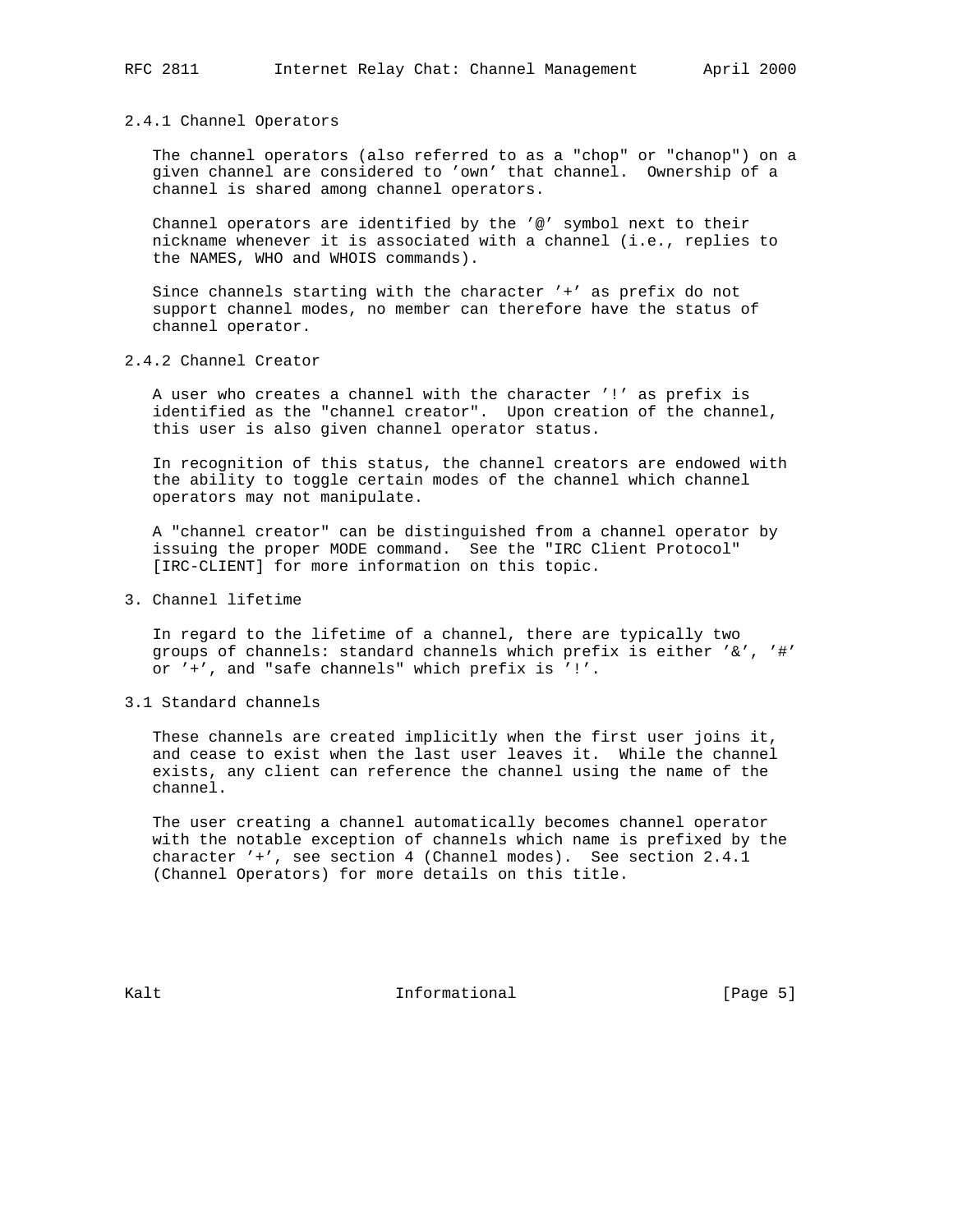In order to avoid the creation of duplicate channels (typically when the IRC network becomes disjoint because of a split between two servers), channel names SHOULD NOT be allowed to be reused by a user if a channel operator (See Section 2.4.1 (Channel Operators)) has recently left the channel because of a network split. If this happens, the channel name is temporarily unavailable. The duration while a channel remains unavailable should be tuned on a per IRC network basis. It is important to note that this prevents local users from creating a channel using the same name, but does not prevent the channel to be recreated by a remote user. The latter typically happens when the IRC network rejoins. Obviously, this mechanism only makes sense for channels which name begins with the character '#', but MAY be used for channels which name begins with the character '+'. This mechanism is commonly known as "Channel Delay".

#### 3.2 Safe Channels

 Unlike other channels, "safe channels" are not implicitly created. A user wishing to create such a channel MUST request the creation by sending a special JOIN command to the server in which the channel identifier (then unknown) is replaced by the character '!'. The creation process for this type of channel is strictly controlled. The user only chooses part of the channel name (known as the channel "short name"), the server automatically prepends the user provided name with a channel identifier consisting of five (5) characters. The channel name resulting from the combination of these two elements is unique, making the channel safe from abuses based on network splits.

 The user who creates such a channel automatically becomes "channel creator". See section 2.4.2 (Channel Creator) for more details on this title.

 A server MUST NOT allow the creation of a new channel if another channel with the same short name exists; or if another channel with the same short name existed recently AND any of its member(s) left because of a network split. Such channel ceases to exist after last user leaves AND no other member recently left the channel because of a network split.

 Unlike the mechanism described in section 5.2.2 (Channel Delay), in this case, channel names do not become unavailable: these channels may continue to exist after the last user left. Only the user creating the channel becomes "channel creator", users joining an existing empty channel do not automatically become "channel creator" nor "channel operator".

Kalt **Informational** Informational [Page 6]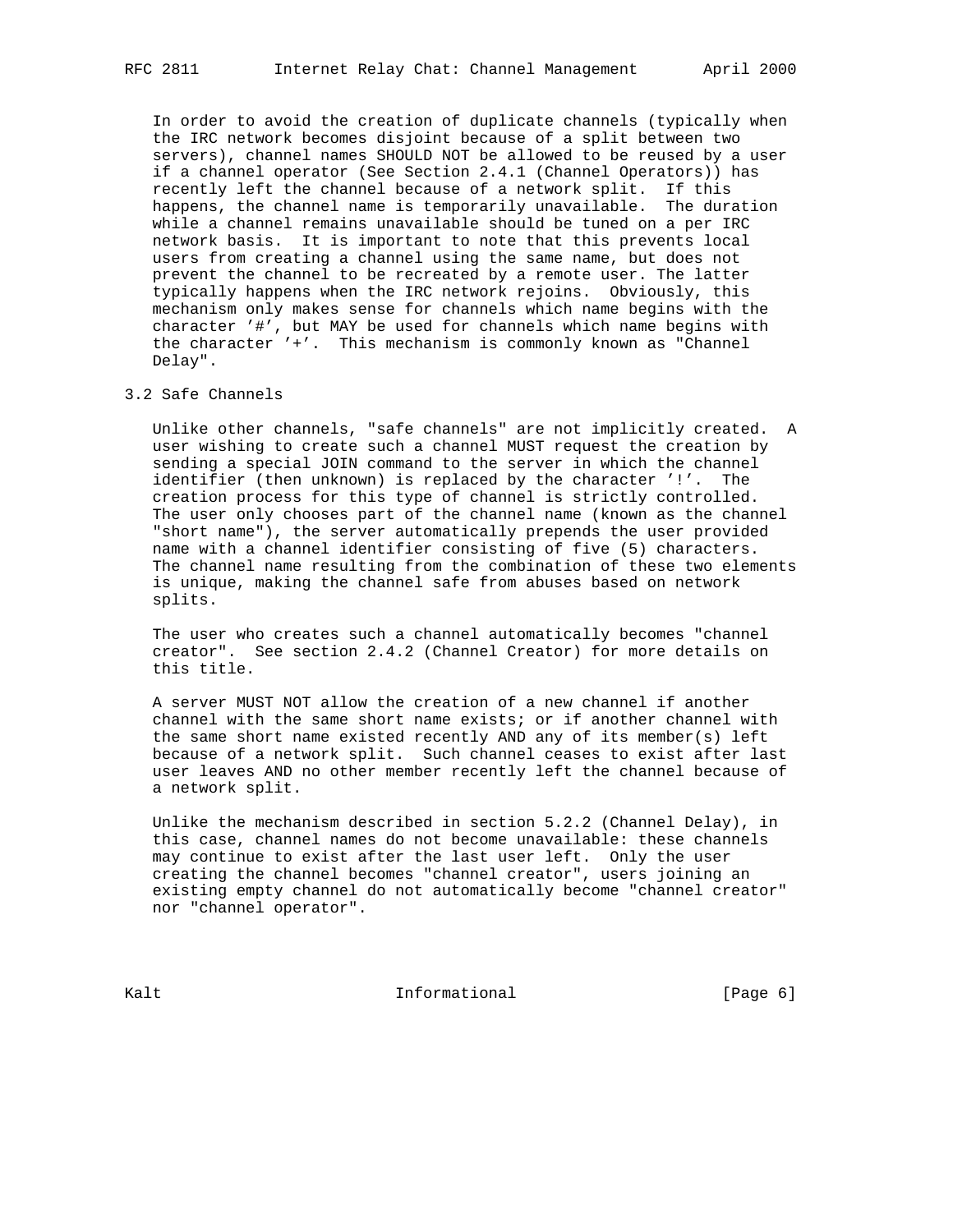To ensure the uniqueness of the channel names, the channel identifier created by the server MUST follow specific rules. For more details on this, see section 5.2.1 (Channel Identifier).

# 4. Channel Modes

The various modes available for channels are as follows:

 O - give "channel creator" status; o - give/take channel operator privilege; v - give/take the voice privilege; a - toggle the anonymous channel flag; i - toggle the invite-only channel flag; m - toggle the moderated channel; n - toggle the no messages to channel from clients on the outside; q - toggle the quiet channel flag; p - toggle the private channel flag; s - toggle the secret channel flag; r - toggle the server reop channel flag; t - toggle the topic settable by channel operator only flag;  $k$  - set/remove the channel key (password); l - set/remove the user limit to channel; b - set/remove ban mask to keep users out; e - set/remove an exception mask to override a ban mask; I - set/remove an invitation mask to automatically override the invite-only flag;

 Unless mentioned otherwise below, all these modes can be manipulated by "channel operators" by using the MODE command defined in "IRC Client Protocol" [IRC-CLIENT].

4.1 Member Status

 The modes in this category take a channel member nickname as argument and affect the privileges given to this user.

4.1.1 "Channel Creator" Status

 The mode 'O' is only used in conjunction with "safe channels" and SHALL NOT be manipulated by users. Servers use it to give the user creating the channel the status of "channel creator".

Kalt **Informational** Informational [Page 7]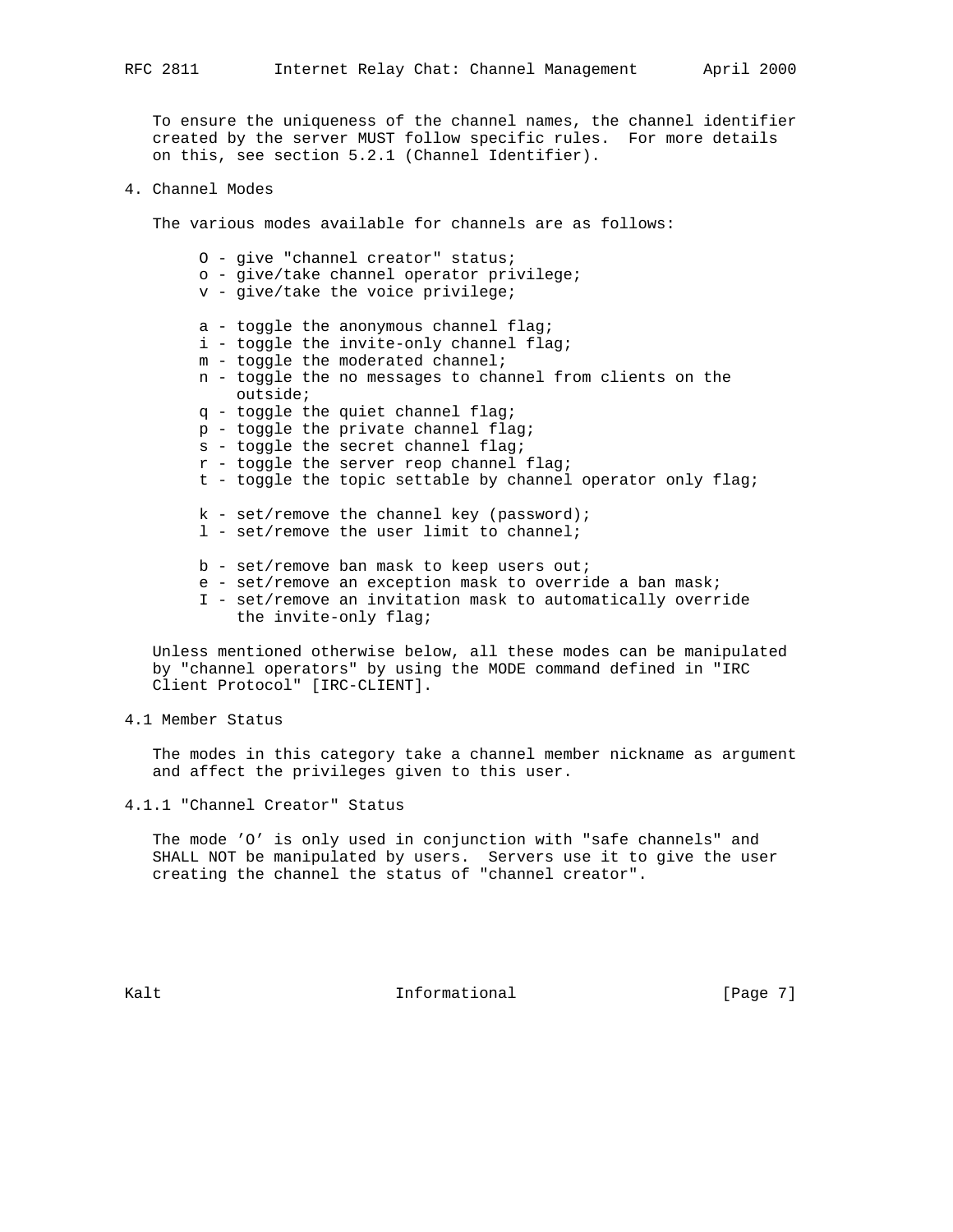## 4.1.2 Channel Operator Status

 The mode 'o' is used to toggle the operator status of a channel member.

4.1.3 Voice Privilege

 The mode 'v' is used to give and take voice privilege to/from a channel member. Users with this privilege can talk on moderated channels. (See section 4.2.3 (Moderated Channel Flag).

4.2 Channel Flags

 The modes in this category are used to define properties which affects how channels operate.

4.2.1 Anonymous Flag

 The channel flag 'a' defines an anonymous channel. This means that when a message sent to the channel is sent by the server to users, and the origin is a user, then it MUST be masked. To mask the message, the origin is changed to "anonymous!anonymous@anonymous." (e.g., a user with the nickname "anonymous", the username "anonymous" and from a host called "anonymous."). Because of this, servers MUST forbid users from using the nickname "anonymous". Servers MUST also NOT send QUIT messages for users leaving such channels to the other channel members but generate a PART message instead.

 On channels with the character '&' as prefix, this flag MAY be toggled by channel operators, but on channels with the character '!' as prefix, this flag can be set (but SHALL NOT be unset) by the "channel creator" only. This flag MUST NOT be made available on other types of channels.

 Replies to the WHOIS, WHO and NAMES commands MUST NOT reveal the presence of other users on channels for which the anonymous flag is set.

4.2.2 Invite Only Flag

 When the channel flag 'i' is set, new members are only accepted if their mask matches Invite-list (See section 4.3.2) or they have been invited by a channel operator. This flag also restricts the usage of the INVITE command (See "IRC Client Protocol" [IRC-CLIENT]) to channel operators.

Kalt **Informational** Informational [Page 8]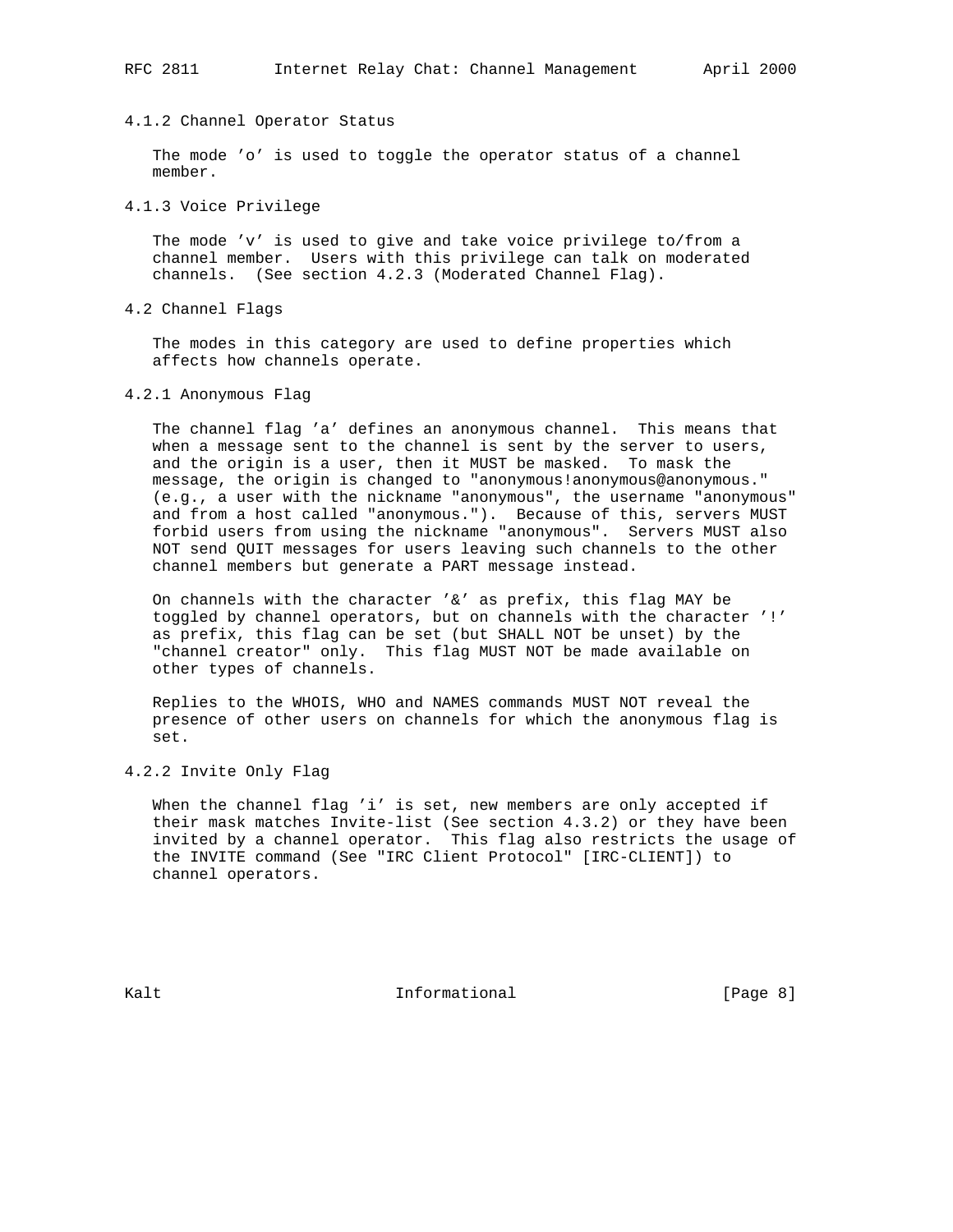4.2.3 Moderated Channel Flag

 The channel flag 'm' is used to control who may speak on a channel. When it is set, only channel operators, and members who have been given the voice privilege may send messages to the channel.

This flag only affects users.

4.2.4 No Messages To Channel From Clients On The Outside

 When the channel flag 'n' is set, only channel members MAY send messages to the channel.

This flag only affects users.

4.2.5 Quiet Channel

 The channel flag 'q' is for use by servers only. When set, it restricts the type of data sent to users about the channel operations: other user joins, parts and nick changes are not sent. From a user's point of view, the channel contains only one user.

 This is typically used to create special local channels on which the server sends notices related to its operations. This was used as a more efficient and flexible way to replace the user mode 's' defined in RFC 1459 [IRC].

4.2.6 Private and Secret Channels

 The channel flag 'p' is used to mark a channel "private" and the channel flag 's' to mark a channel "secret". Both properties are similar and conceal the existence of the channel from other users.

 This means that there is no way of getting this channel's name from the server without being a member. In other words, these channels MUST be omitted from replies to queries like the WHOIS command.

 When a channel is "secret", in addition to the restriction above, the server will act as if the channel does not exist for queries like the TOPIC, LIST, NAMES commands. Note that there is one exception to this rule: servers will correctly reply to the MODE command. Finally, secret channels are not accounted for in the reply to the LUSERS command (See "Internet Relay Chat: Client Protocol" [IRC- CLIENT]) when the <mask> parameter is specified.

Kalt **Informational** Informational [Page 9]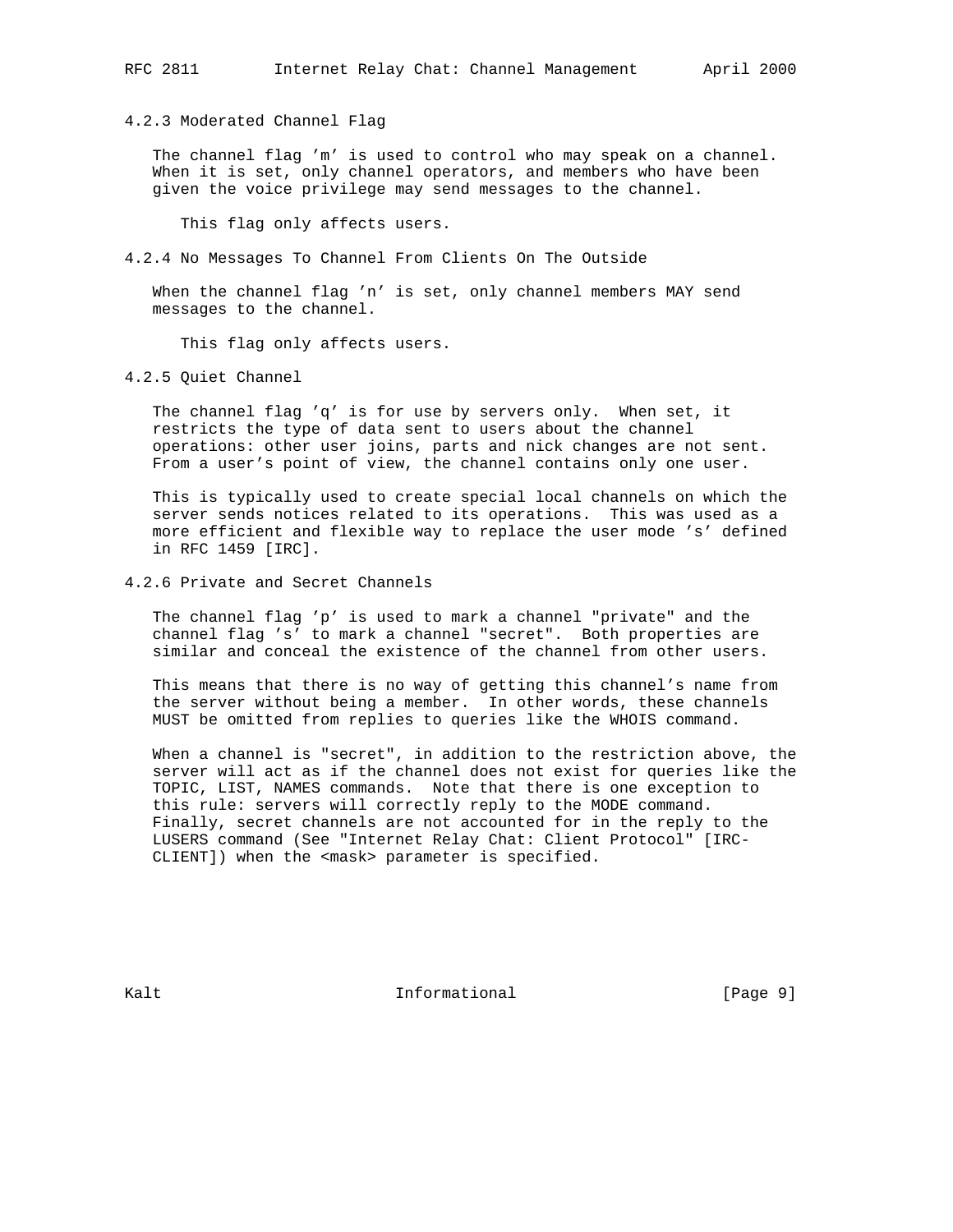The channel flags 'p' and 's' MUST NOT both be set at the same time. If a MODE message originating from a server sets the flag 'p' and the flag 's' is already set for the channel, the change is silently ignored. This should only happen during a split healing phase (mentioned in the "IRC Server Protocol" document [IRC-SERVER]).

## 4.2.7 Server Reop Flag

 The channel flag 'r' is only available on channels which name begins with the character '!' and MAY only be toggled by the "channel creator".

 This flag is used to prevent a channel from having no channel operator for an extended period of time. When this flag is set, any channel that has lost all its channel operators for longer than the "reop delay" period triggers a mechanism in servers to reop some or all of the channel inhabitants. This mechanism is described more in detail in section 5.2.4 (Channel Reop Mechanism).

#### 4.2.8 Topic

 The channel flag 't' is used to restrict the usage of the TOPIC command to channel operators.

4.2.9 User Limit

 A user limit may be set on channels by using the channel flag 'l'. When the limit is reached, servers MUST forbid their local users to join the channel.

 The value of the limit MUST only be made available to the channel members in the reply sent by the server to a MODE query.

4.2.10 Channel Key

When a channel key is set (by using the mode 'k'), servers MUST reject their local users request to join the channel unless this key is given.

 The channel key MUST only be made visible to the channel members in the reply sent by the server to a MODE query.

4.3 Channel Access Control

 The last category of modes is used to control access to the channel, they take a mask as argument.

Kalt **Informational Informational** [Page 10]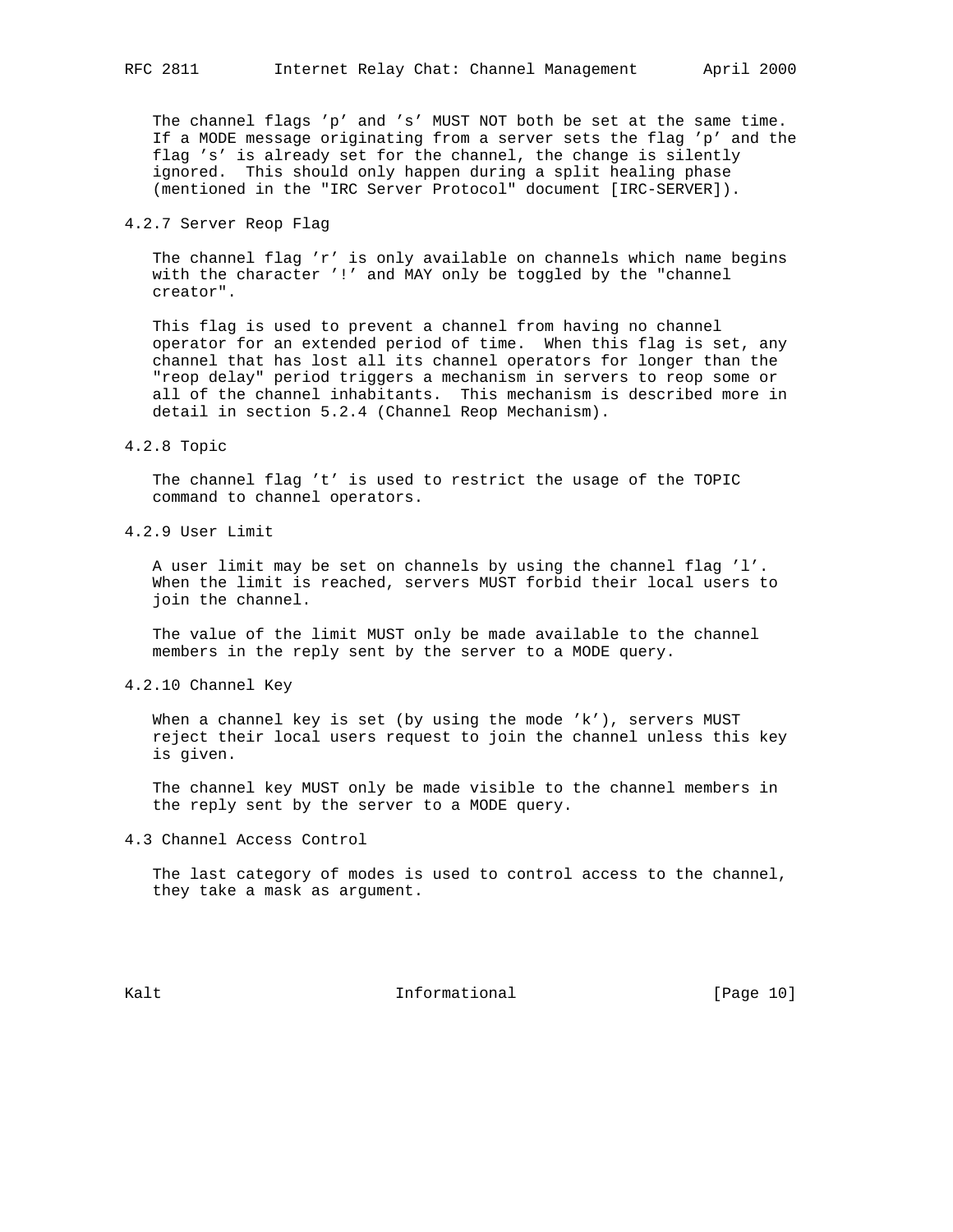In order to reduce the size of the global database for control access modes set for channels, servers MAY put a maximum limit on the number of such modes set for a particular channel. If such restriction is imposed, it MUST only affect user requests. The limit SHOULD be homogeneous on a per IRC network basis.

4.3.1 Channel Ban and Exception

 When a user requests to join a channel, his local server checks if the user's address matches any of the ban masks set for the channel. If a match is found, the user request is denied unless the address also matches an exception mask set for the channel.

 Servers MUST NOT allow a channel member who is banned from the channel to speak on the channel, unless this member is a channel operator or has voice privilege. (See Section 4.1.3 (Voice Privilege)).

 A user who is banned from a channel and who carries an invitation sent by a channel operator is allowed to join the channel.

4.3.2 Channel Invitation

 For channels which have the invite-only flag set (See Section 4.2.2 (Invite Only Flag)), users whose address matches an invitation mask set for the channel are allowed to join the channel without any invitation.

5. Current Implementations

 The only current implementation of these rules as part of the IRC protocol is the IRC server, version 2.10.

 The rest of this section deals with issues that are mostly of importance to those who wish to implement a server but some parts may also be of interest for client writers.

5.1 Tracking Recently Used Channels

 This mechanism is commonly known as "Channel Delay" and generally only applies to channels which names is prefixed with the character '#' (See Section 3.1 "Standard channels").

 When a network split occurs, servers SHOULD keep track of which channels lost a "channel operator" as the result of the break. These channels are then in a special state which lasts for a certain period of time. In this particular state, the channels cannot cease to

Kalt **Informational Informational** [Page 11]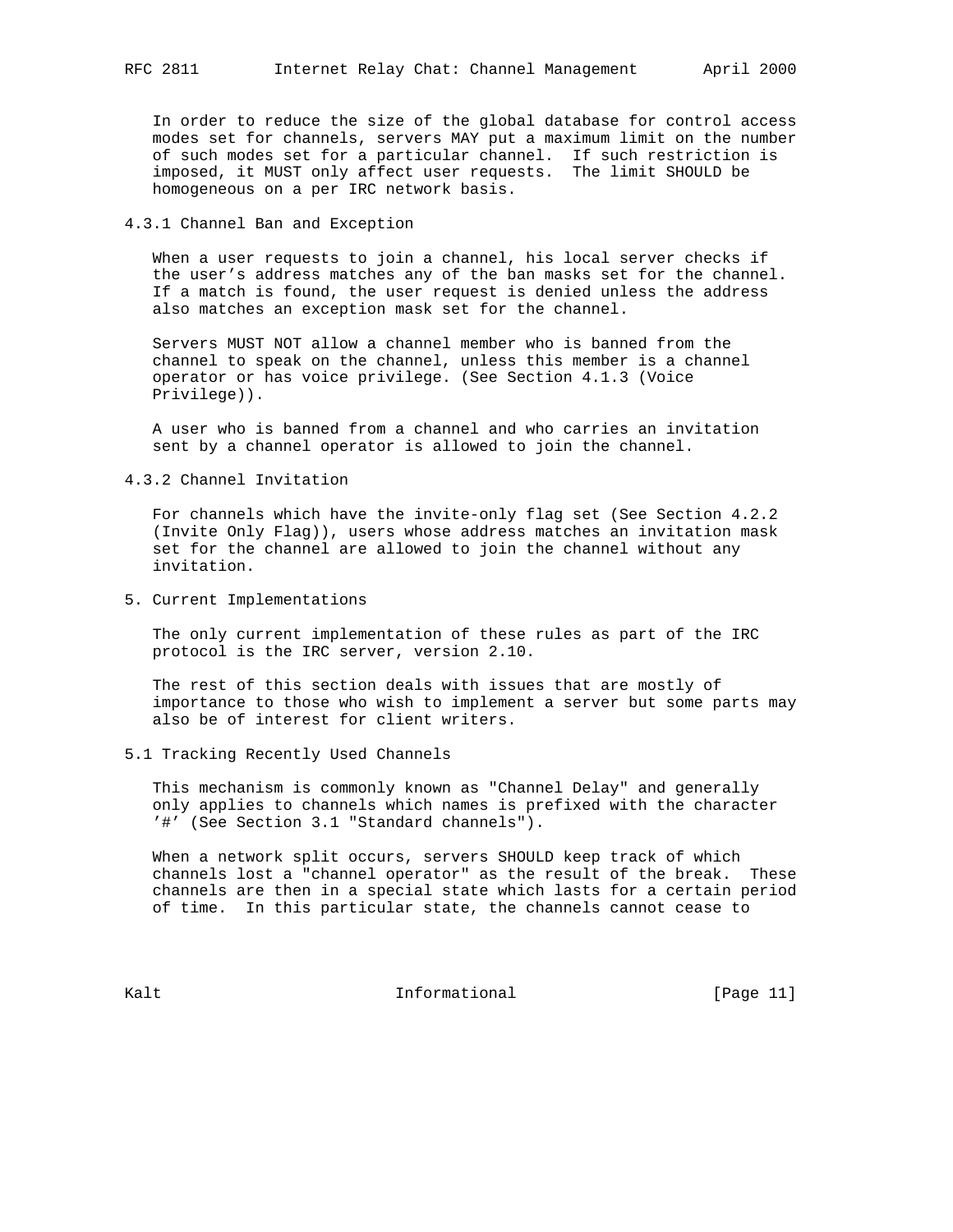exist. If all the channel members leave the channel, the channel becomes unavailable: the server local clients cannot join the channel as long as it is empty.

 Once a channel is unavailable, it will become available again either because a remote user has joined the channel (most likely because the network is healing), or because the delay period has expired (in which case the channel ceases to exist and may be re-created).

 The duration for which a channel death is delayed SHOULD be set considering many factors among which are the size (user wise) of the IRC network, and the usual duration of network splits. It SHOULD be uniform on all servers for a given IRC network.

#### 5.2 Safe Channels

 This document introduces the notion of "safe channels". These channels have a name prefixed with the character '!' and great effort is made to avoid collisions in this name space. Collisions are not impossible, however they are very unlikely.

## 5.2.1 Channel Identifier

 The channel identifier is a function of the time. The current time (as defined under UNIX by the number of seconds elapsed since 00:00:00 GMT, January 1, 1970) is converted in a string of five (5) characters using the following base: "ABCDEFGHIJKLMNOPQRSTUVWXYZ1234567890" (each character has a decimal value starting from 0 for 'A' to 35 for '0').

 The channel identifier therefore has a periodicity of 36^5 seconds (about 700 days).

## 5.2.2 Channel Delay

 These channels MUST be subject to the "channel delay" mechanism described in section 5.1 (Channel Delay). However, the mechanism is slightly adapted to fit better.

 Servers MUST keep track of all such channels which lose members as the result of a network split, no matter whether the user is a "channel operator" or not.

 However, these channels do NOT ever become unavailable, it is always possible to join them even when they are empty.

Kalt **Informational Informational** [Page 12]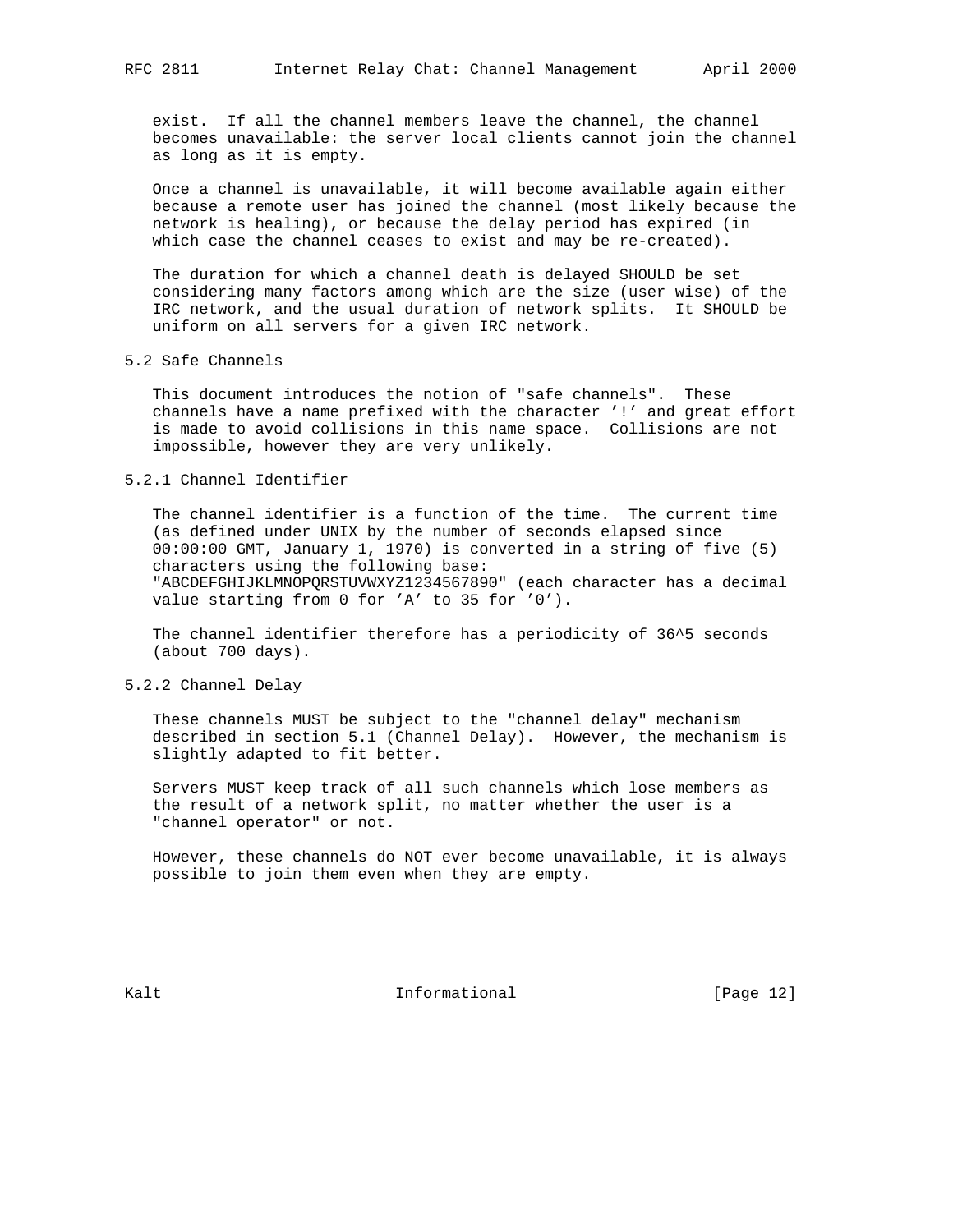#### 5.2.3 Abuse Window

 Because the periodicity is so long, attacks on a particular channel (name) may only occur once in a very long while. However, with luck and patience, it is still possible for a user to cause a channel collision. In order to avoid this, servers MUST "look in the future" and keep a list of channel names which identifier is about to be used (in the coming few days for example). Such list should remain small, not be a burden for servers to maintain and be used to avoid channel collisions by preventing the re-creation of such channel for a longer period of time than channel delay does.

 Eventually a server MAY choose to extend this procedure to forbid creation of channels with the same shortname only (then ignoring the channel identifier).

## 5.2.4 Preserving Sanity In The Name Space

 The combination of the mechanisms described in sections 5.2.2 and 5.2.3 makes it quite difficult for a user to create a channel collision. However, another type of abuse consists of creating many channels having the same shortname, but different identifiers. To prevent this from happening, servers MUST forbid the creation of a new channel which has the same shortname of a channel currently existing.

## 5.2.5 Server Reop Mechanism

 When a channel has been opless for longer than the "reop delay" period and has the channel flag 'r' set (See Section 4.2.7 (Server Reop Flag)), IRC servers are responsible for giving the channel operator status randomly to some of the members.

 The exact logic used for this mechanism by the current implementation is described below. Servers MAY use a different logic, but that it is strongly RECOMMENDED that all servers use the same logic on a particular IRC network to maintain coherence as well as fairness. For the same reason, the "reop delay" SHOULD be uniform on all servers for a given IRC network. As for the "channel delay", the value of the "reop delay" SHOULD be set considering many factors among which are the size (user wise) of the IRC network, and the usual duration of network splits.

 a) the reop mechanism is triggered after a random time following the expiration of the "reop delay". This should limit the eventuality of the mechanism being triggered at the same time (for the same channel) on two separate servers.

Kalt **Informational Informational** [Page 13]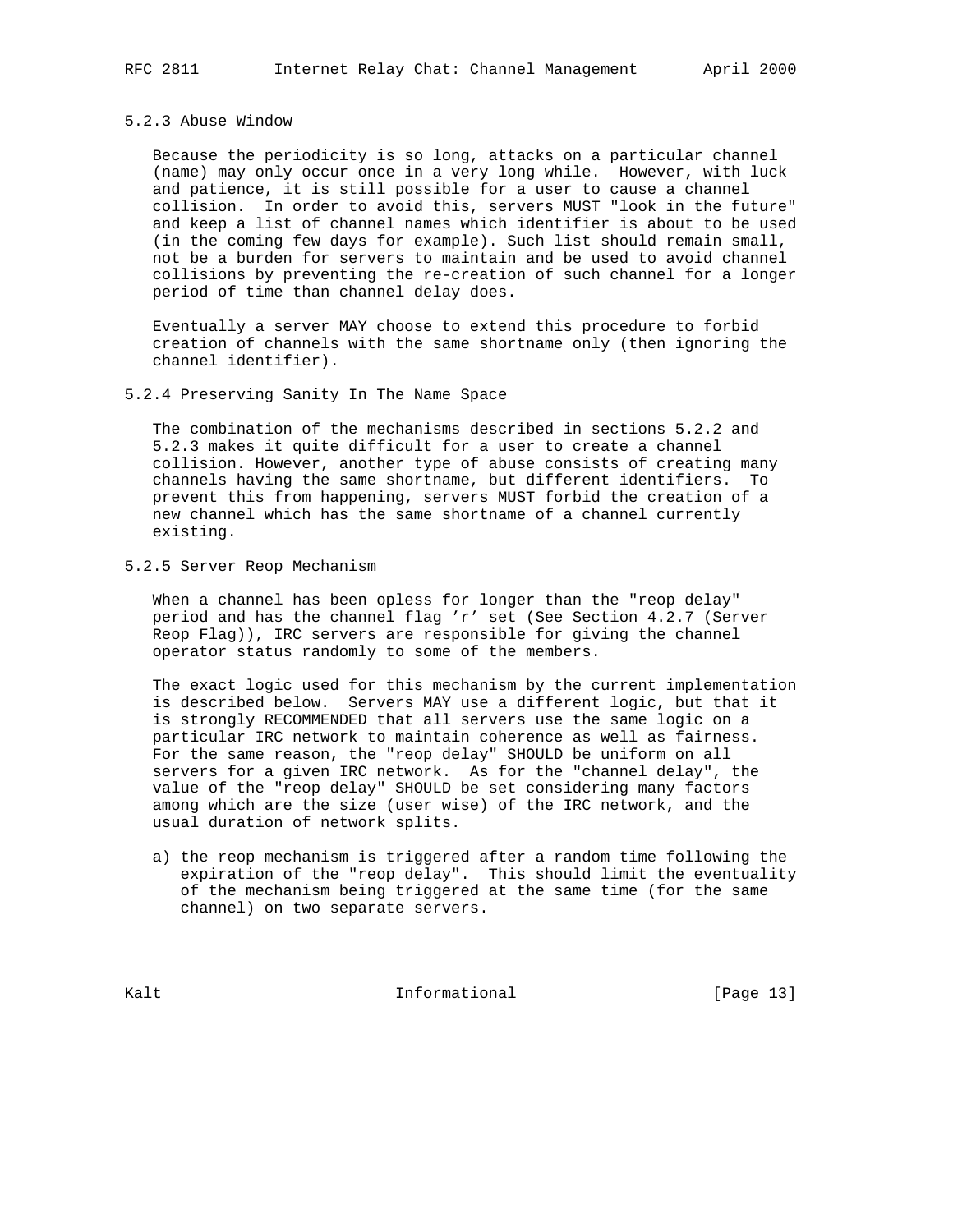- b) If the channel is small (five (5) users or less), and the "channel delay" for this channel has expired, Then reop all channel members if at least one member is local to the server.
- c) If the channel is small (five (5) users or less), and the "channel delay" for this channel has expired, and the "reop delay" has expired for longer than its value, Then reop all channel members.
- d) For other cases, reop at most one member on the channel, based on some method build into the server. If you don't reop a member, the method should be such that another server will probably op someone. The method SHOULD be the same over the whole network. A good heuristic could be just random reop. (The current implementation actually tries to choose a member local to the server who has not been idle for too long, eventually postponing action, therefore letting other servers have a chance to find a "not too idle" member. This is over complicated due to the fact that servers only know the "idle" time of their local users)
- 6. Current problems

 There are a number of recognized problems with the way IRC channels are managed. Some of these can be directly attributed to the rules defined in this document, while others are the result of the underlying "IRC Server Protocol" [IRC-SERVER]. Although derived from RFC 1459 [IRC], this document introduces several novelties in an attempt to solve some of the known problems.

6.1 Labels

 This document defines one of the many labels used by the IRC protocol. Although there are several distinct namespaces (based on the channel name prefix), duplicates inside each of these are not allowed. Currently, it is possible for users on different servers to pick the label which may result in collisions (with the exception of channels known to only one server where they can be averted).

6.1.1 Channel Delay

 The channel delay mechanism described in section 5.1 (Tracking Recently Used Channels) and used for channels prefixed with the character '#' is a simple attempt at preventing collisions from happening. Experience has shown that, under normal circumstances, it

Kalt **Informational Informational** [Page 14]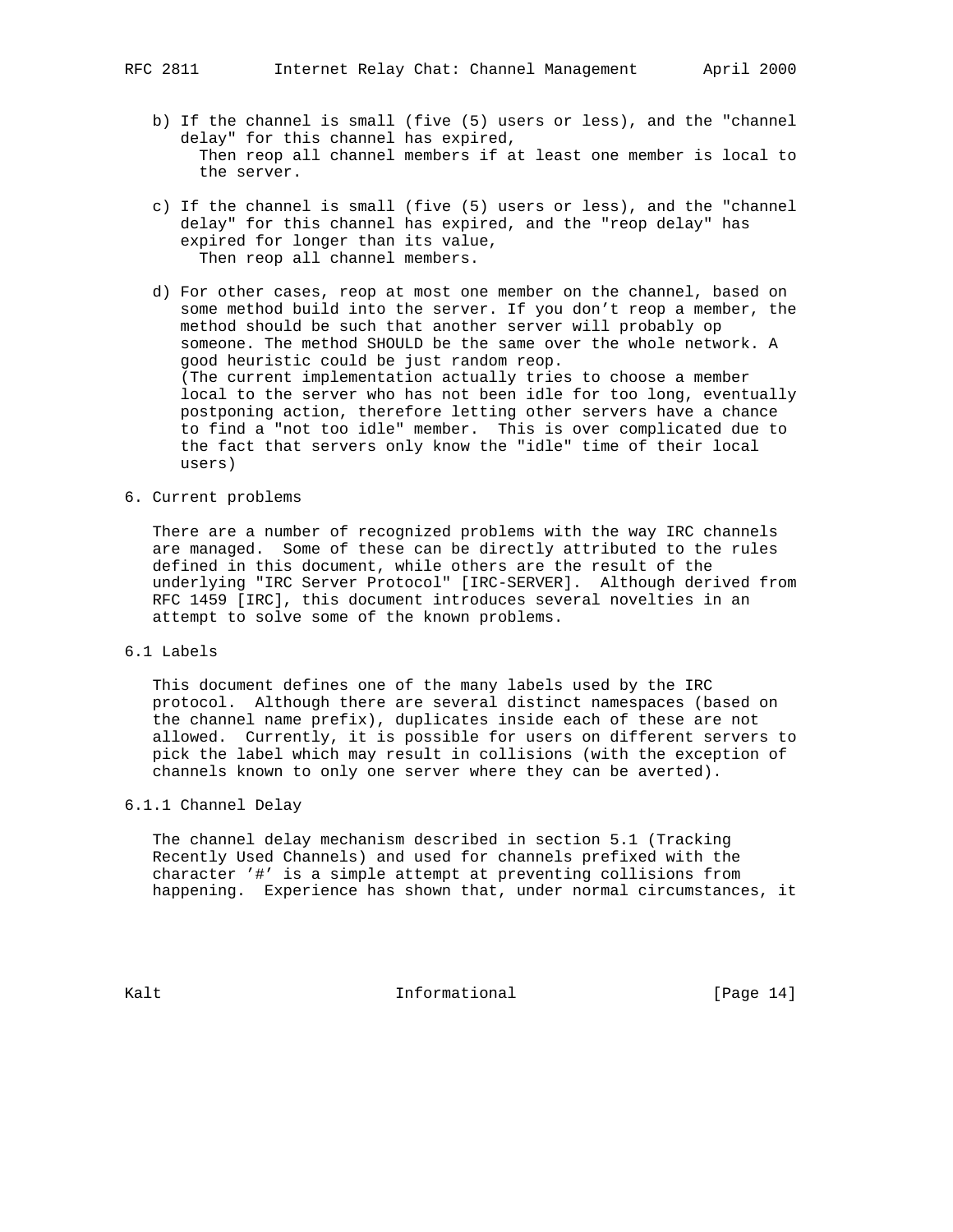is very efficient; however, it obviously has severe limitations keeping it from being an adequate solution to the problem discussed here.

# 6.1.2 Safe Channels

 "Safe channels" described in section 3.2 (Safe Channels) are a better way to prevent collisions from happening as it prevents users from having total control over the label they choose. The obvious drawback for such labels is that they are not user friendly. However, it is fairly trivial for a client program to improve on this.

#### 6.2 Mode Propagation Delays

 Because of network delays induced by the network, and because each server on the path is REQUIRED to check the validity of mode changes (e.g., user exists and has the right privileges), it is not unusual for a MODE message to only affect part of the network, often creating a discrepancy between servers on the current state of a channel.

 While this may seem easy to fix (by having only the original server check the validity of mode changes), it was decided not to do so for various reasons. One concern is that servers cannot trust each other, and that a misbehaving servers can easily be detected. This way of doing so also stops wave effects on channels which are out of synch when mode changes are issued from different directions.

# 6.3 Collisions And Channel Modes

 The "Internet Relay Chat: Server Protocol" document [IRC-SERVER] describes how channel data is exchanged when two servers connect to each other. Channel collisions (either legitimate or not) are treated as inclusive events, meaning that the resulting channel has for members all the users who are members of the channel on either server prior to the connection.

 Similarly, each server sends the channel modes to the other one. Therefore, each server also receives these channel modes. There are three types of modes for a given channel: flags, masks, and data. The first two types are easy to deal with as they are either set or unset. If such a mode is set on one server, it MUST be set on the other server as a result of the connection.

Kalt **Informational Informational** [Page 15]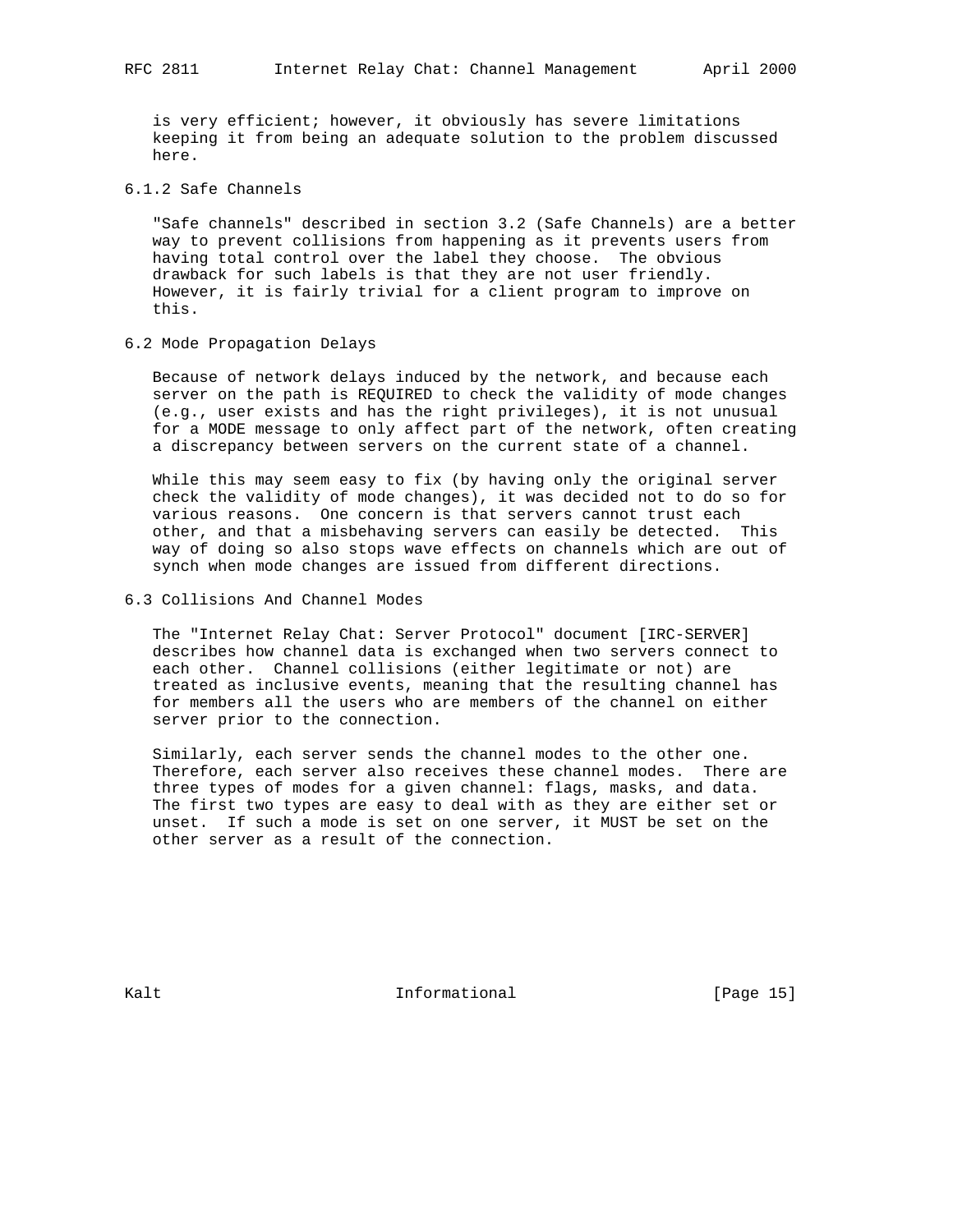As topics are not sent as part of this exchange, they are not a problem. However, channel modes 'l' and 'k' are exchanged, and if they are set on both servers prior to the connection, there is no mechanism to decide which of the two values takes precedence. It is left up to the users to fix the resulting discrepancy.

## 6.4 Resource Exhaustion

 The mode based on masks defined in section 4.3 make the IRC servers (and network) vulnerable to a simple abuse of the system: a single channel operator can set as many different masks as possible on a particular channel. This can easily cause the server to waste memory, as well as network bandwidth (since the info is propagated to other servers). For this reason it is RECOMMENDED that a limit be put on the number of such masks per channels as mentioned in section 4.3.

 Moreover, more complex mechanisms MAY be used to avoid having redundant masks set for the same channel.

#### 7. Security Considerations

### 7.1 Access Control

 One of the main ways to control access to a channel is to use masks which are based on the username and hostname of the user connections. This mechanism can only be efficient and safe if the IRC servers have an accurate way of authenticating user connections, and if users cannot easily get around it. While it is in theory possible to implement such a strict authentication mechanism, most IRC networks (especially public networks) do not have anything like this in place and provide little guaranty about the accuracy of the username and hostname for a particular client connection.

 Another way to control access is to use a channel key, but since this key is sent in plaintext, it is vulnerable to traditional man in the middle attacks.

7.2 Channel Privacy

 Because channel collisions are treated as inclusive events (See Section 6.3), it is possible for users to join a channel overriding its access control settings. This method has long been used by individuals to "take over" channels by "illegitimately" gaining channel operator status on the channel. The same method can be used to find out the exact list of members of a channel, as well as to eventually receive some of the messages sent to the channel.

Kalt **Informational Informational** [Page 16]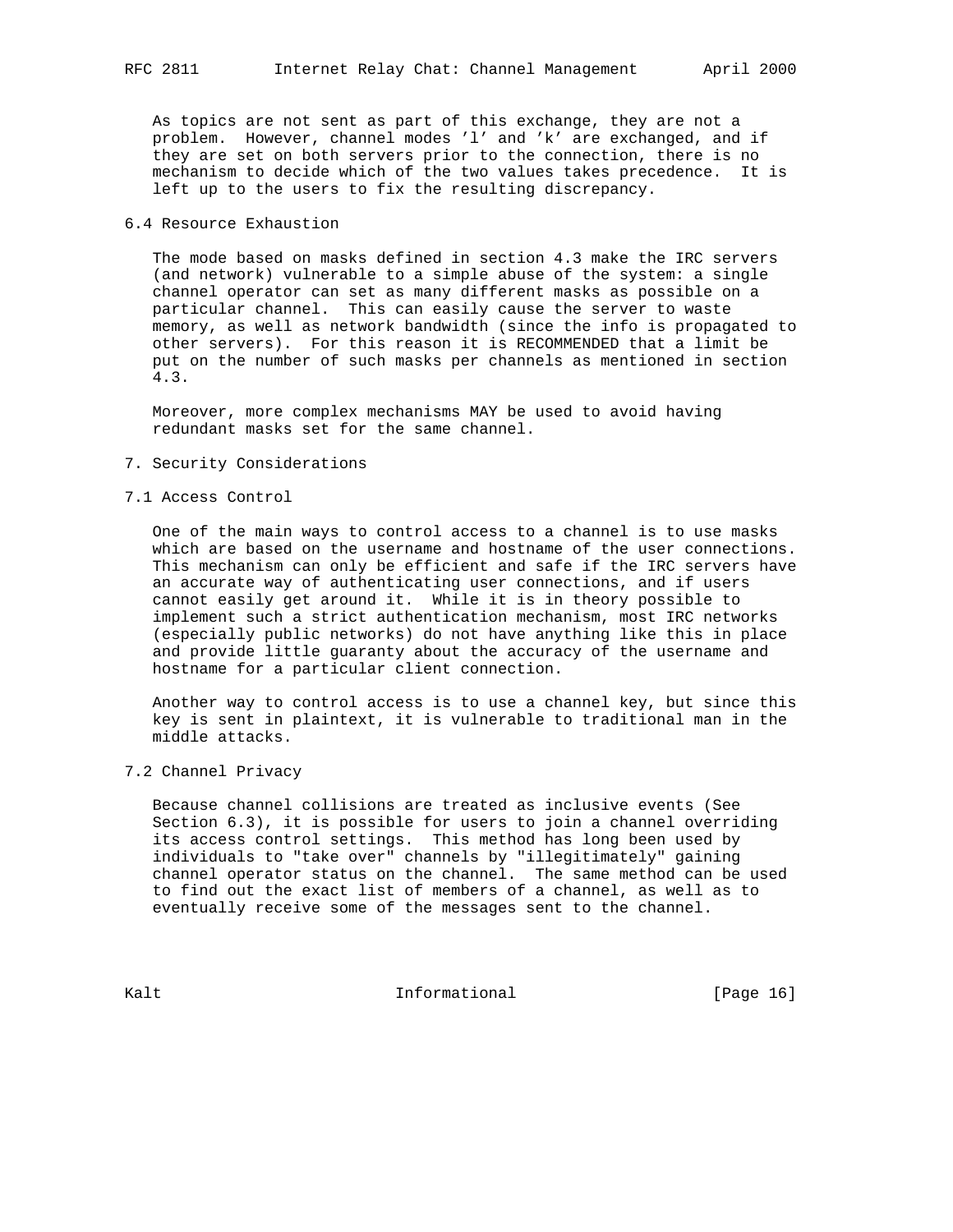7.3 Anonymity

 The anonymous channel flag (See Section 4.2.1) can be used to render all users on such channel "anonymous" by presenting all messages to the channel as originating from a pseudo user which nickname is "anonymous". This is done at the client-server level, and no anonymity is provided at the server-server level.

 It should be obvious to readers, that the level of anonymity offered is quite poor and insecure, and that clients SHOULD display strong warnings for users joining such channels.

8. Current support and availability

 Mailing lists for IRC related discussion: General discussion: ircd-users@irc.org Protocol development: ircd-dev@irc.org

 Software implementations: ftp://ftp.irc.org/irc/server ftp://ftp.funet.fi/pub/unix/irc ftp://coombs.anu.edu.au/pub/irc

Newsgroup: alt.irc

9. Acknowledgements

 Parts of this document were copied from the RFC 1459 [IRC] which first formally documented the IRC Protocol. It has also benefited from many rounds of review and comments. In particular, the following people have made significant contributions to this document:

 Matthew Green, Michael Neumayer, Volker Paulsen, Kurt Roeckx, Vesa Ruokonen, Magnus Tjernstrom, Stefan Zehl.

Kalt **Informational Informational** [Page 17]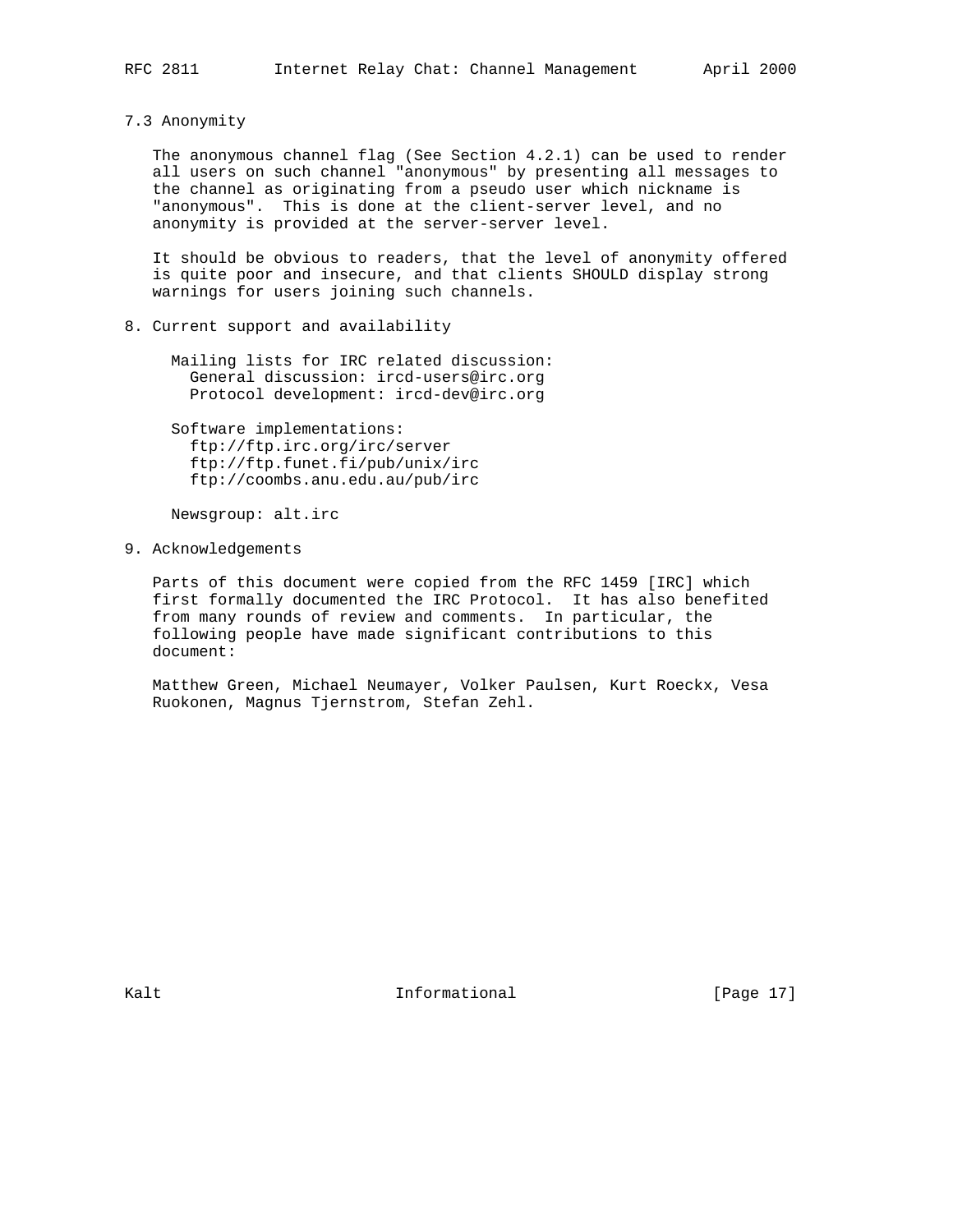| RFC 2811                                                                | April 2000<br>Internet Relay Chat: Channel Management                                                     |  |  |  |  |  |
|-------------------------------------------------------------------------|-----------------------------------------------------------------------------------------------------------|--|--|--|--|--|
| 10. References                                                          |                                                                                                           |  |  |  |  |  |
| [KEYWORDS]                                                              | Bradner, S., "Key words for use in RFCs to Indicate<br>Requirement Levels", BCP 14, RFC 2119, March 1997. |  |  |  |  |  |
| [IRC]                                                                   | Oikarinen, J. and D. Reed, "Internet Relay Chat<br>Protocol", RFC 1459, May 1993.                         |  |  |  |  |  |
|                                                                         | [IRC-ARCH] Kalt, C., "Internet Relay Chat: Architecture", RFC 2810,<br>April 2000.                        |  |  |  |  |  |
|                                                                         | [IRC-CLIENT] Kalt, C., "Internet Relay Chat: Client Protocol", RFC<br>2812, April 2000.                   |  |  |  |  |  |
|                                                                         | [IRC-SERVER] Kalt, C., "Internet Relay Chat: Server Protocol", RFC<br>2813, April 2000.                   |  |  |  |  |  |
| 11. Author's Address                                                    |                                                                                                           |  |  |  |  |  |
| Christophe Kalt<br>99 Teaneck Rd, Apt #117<br>Ridgefield Park, NJ 07660 |                                                                                                           |  |  |  |  |  |

USA

EMail: kalt@stealth.net

Kalt **Informational Informational** [Page 18]